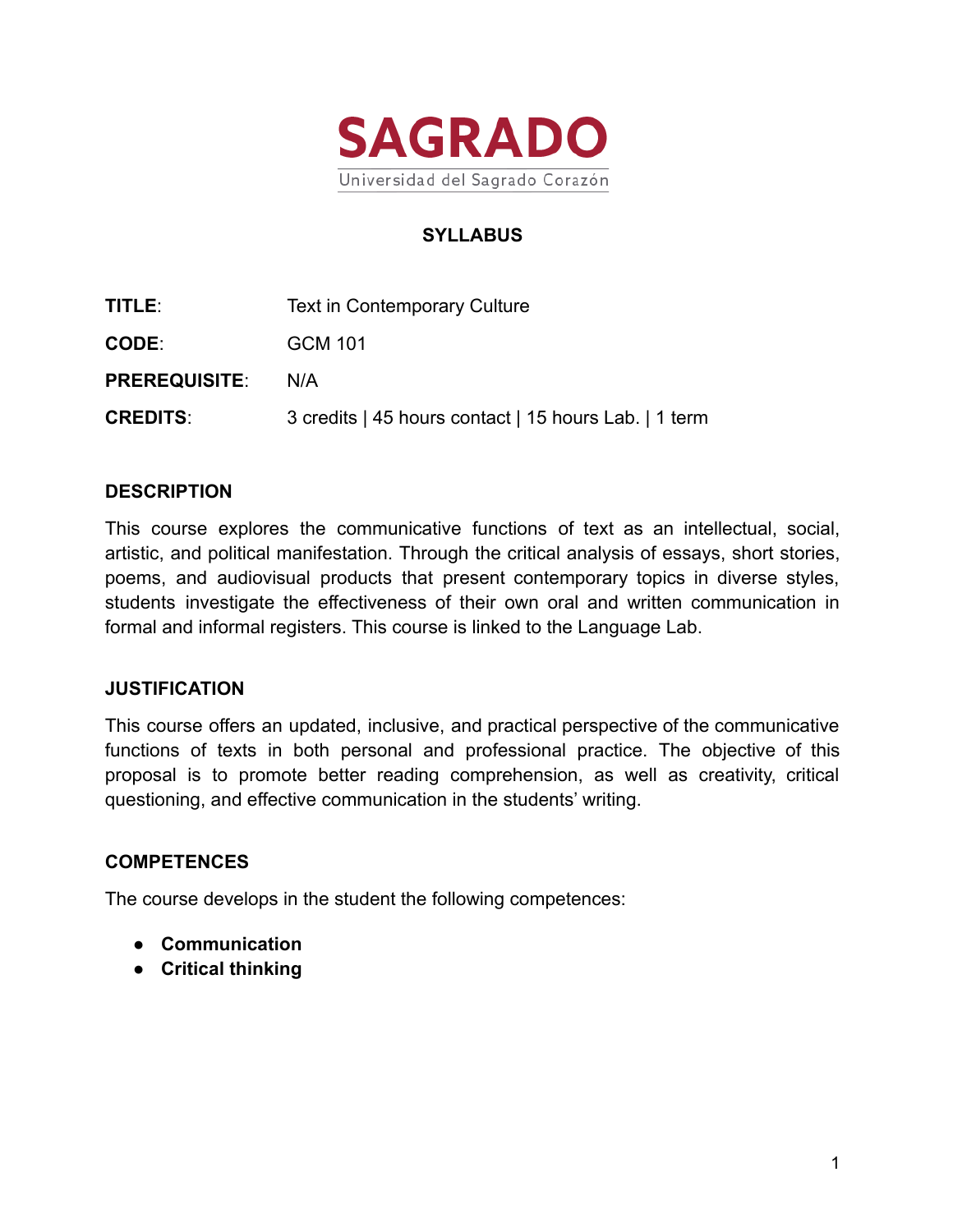# **OBJECTIVES**

At the end of the course, students will be trained to:

- 1. Recognize the relationships between language, the process and types of communication, and contemporary culture.
- 2. Critically evaluate diverse texts as intellectual, social, artistic, and political products.
- 3. Critically appreciate different aesthetic proposals in texts written in Spanish.
- 4. Practice writing as personal expression in an informal or formal register.
- 5. Practice writing as a synthesis of ideas expressed by another author.
- 6. Recognize the characteristics of literary writing and its relationship to everyday writing.
- 7. Practice writing a persuasive speech to share in public.

## **CONTENT**

- I. Culture: Language and Communication
	- A. Language
		- 1. Functions
		- 2. Levels
		- 3. Culture
	- B. Communication
		- 1. Elements and process
		- 2. Functions
		- 3. Types of communication
			- a) Oral communication
			- b) Written communication
- II. From Idea, Experience, Data, or Opinion: The Writing Process
	- A. Subject
	- B. Goal or Purpose
	- C. Rigor and Innovation in Data or Information Handling
	- D. Organization of Ideas and Structure
	- E. Proofreading
- III. Text as Personal Expression
	- A. Personal Reflection or Essay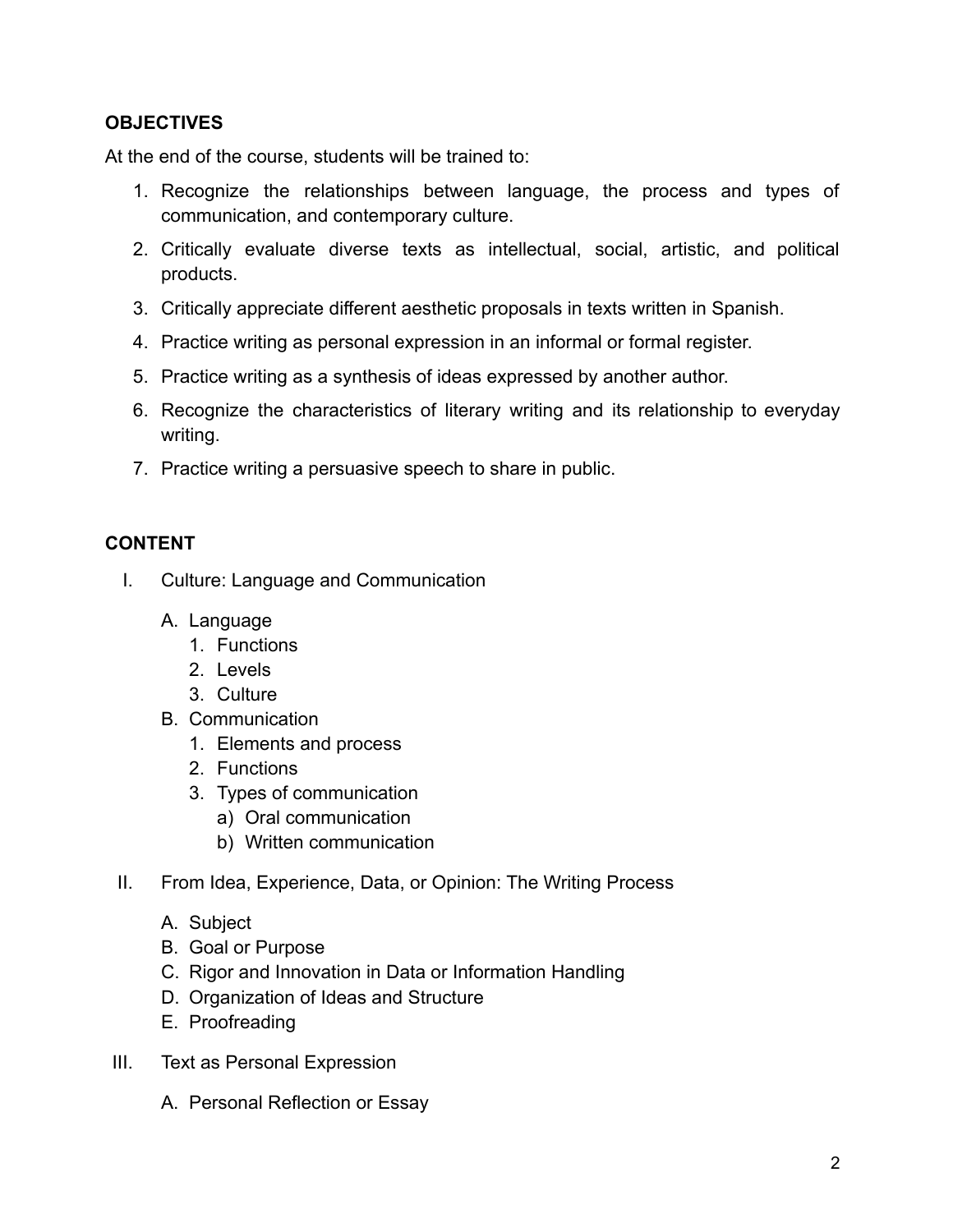- B. Chronicle
- C. Writing on the Web
- IV. Text as Information
	- A. Summary
	- B. Critical Commentary
	- C. Expository Essay
- V. Text as an Artistic Manifestation
	- A. Creative Writing
		- 1. Features
		- 2. Genres
		- 3. Language
	- B. Literary Resources in Everyday Writing
		- 1. Metaphor
		- 2. Metonymy
		- 3. Irony
		- 4. Others
- VI. Text as Persuasion
	- A. Public Discourse
	- B. The Argumentative Essay

# **METHODOLOGY**

The following strategies of the active learning methodology are recommended:

- Flipped classroom
- Creative writing exercises
- Guest lectures and workshops
- Guided tours of public spaces, museums, galleries, etc.
- Peer review

# **EVALUATION**

| 25%        |
|------------|
| 25%        |
| 30%        |
| <b>20%</b> |
| 100%       |
|            |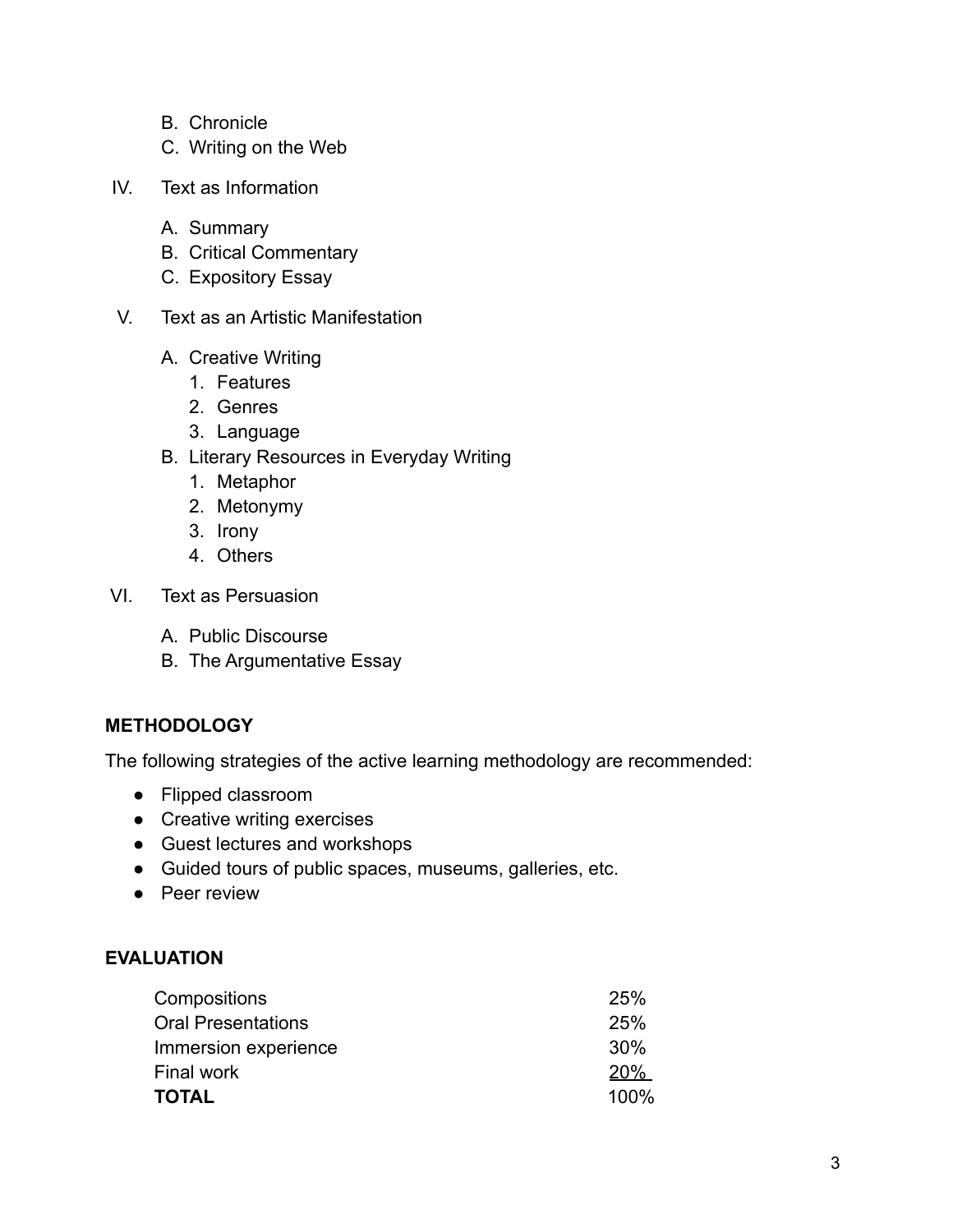### **LEARNING ASSESSMENT**

The institutional assessment rubric is applied to the core activity of the course.

#### **BIBLIOGRAPHY**

- Álvarez Menéndez, A., Núñez, R. & Del Teso Martín, E. (2005) *Leer en español.* Oviedo: Ediciones Nobel.
- Ardevol, E. & Muntañola, N. (Eds.). (2004). *Representación y cultural audiovisual en la sociedad contemporánea.* Barcelona: Editorial UOC.
- Bloom, H. (2000) ¿Por qué leer? In *Cómo leer y por qué (*pp.23-36)*.* Bogotá: Editorial Norma.
- De Gregorio Codeo, E. & Ramón Torrijos, M. (2014) *Multidisciplinary views on popular culture.* Ediciones de la Universidad de Castilla-La Mancha.
- De la Calle, R. (2007) Gusto, belleza y arte. Doce ensayos de historia de la estética y teoría de las artes. Editorial of the University of Salamanca.
- Diviani, R. (2003) Internet entre el laberinto y la telaraña. *La Trama de la Comunicación*, *8*, 75-80. Retrieved from

<http://www.latrama.fcpolit.unr.edu.ar/index.php/trama/article/viewFile/188/183>

- García Canclini, N. (1990) *Culturas híbridas: estrategias para entrar y salir de la modernidad*. Mexico: Consejo Nacional para la Cultura y las Artes/Grijalbo.
- Gracia Lana, J. & Asión Suñer, A. (2018) *Nuevas visiones sobre el cómic: un enfoque interdisciplinar.* Presses of the University of Zaragoza.

Gramsci, A. (2011) *¿Qué es la cultura popular?* Universitat de Valencia.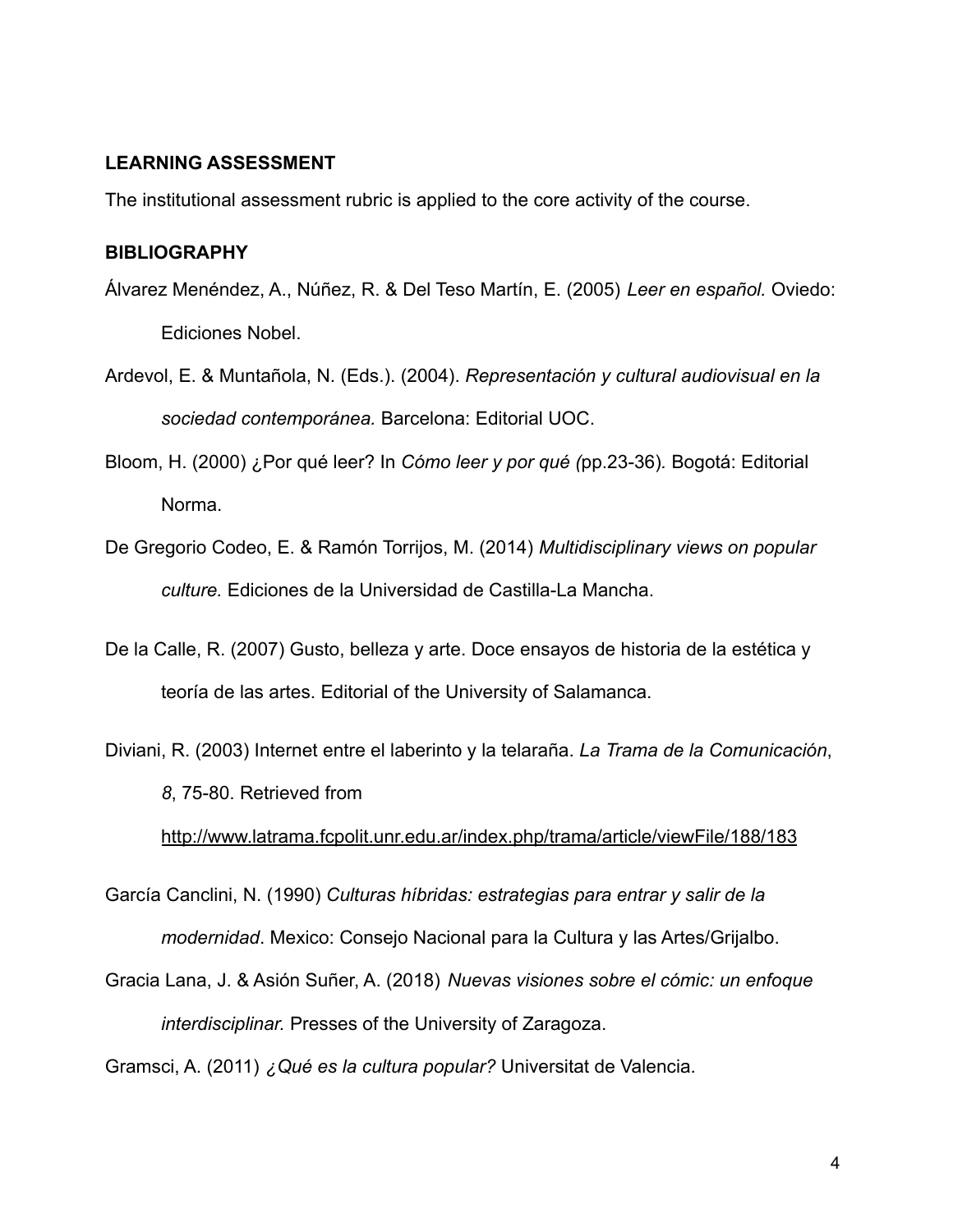- Hansen, D., Bernstorf, E. & Stuber, G. (2014) *The Music and Literacy Connection.* Maryland: Rowman & Littlefield.
- Martín Barbero, J. (2017) *Jóvenes. Entre el palimpsesto y el hipertexto.* Barcelona: Nuevos Emprendimientos Editoriales.
- Mora, V. (2017) El ensayo desde las humanidades digitales: el ensayismo errante como hiperensayo. *Artes del ensayo: Revista Internacional sobre el ensayo hispánico, (1)*1, 5-22.
- Orozco Gómez, G. (1991) La mediación en juego. Televisión, cultura y audiencias. *Comunicación y Sociedad*, núm. 10-11, September-April 1991, p. 107-128.
- Pérez Bowie, J. (2008). *Leer el cine: La teoría literaria en la teoría cinematográfica.* Editorial of the University of Salamanca.
- Rodríguez Ruiz, J. (1999) *Hipertexto y literatura: una batalla por el signo en tiempos posmodernos.* Bogotá: CEJA.
- Simon, P. (2000) Tales of the city: Situating urban discourse in place and time. *City, 4*(2), 233-246, DOI: [10.1080/13604810050147848](https://doi.org/10.1080/13604810050147848).

Stanitzek, G. (2005). Texts and Paratexts in Media Author(s). *Critical Inquiry*, (32) 1,

27-42.

Vilches Fuentes, G. (2018). *Breve historia del cómic.* Madrid: Ediciones Nowtilus.

Find more information resources related to the course topics on the library page http://biblioteca.sagrado.edu/

### **REASONABLE ACCOMMODATION**